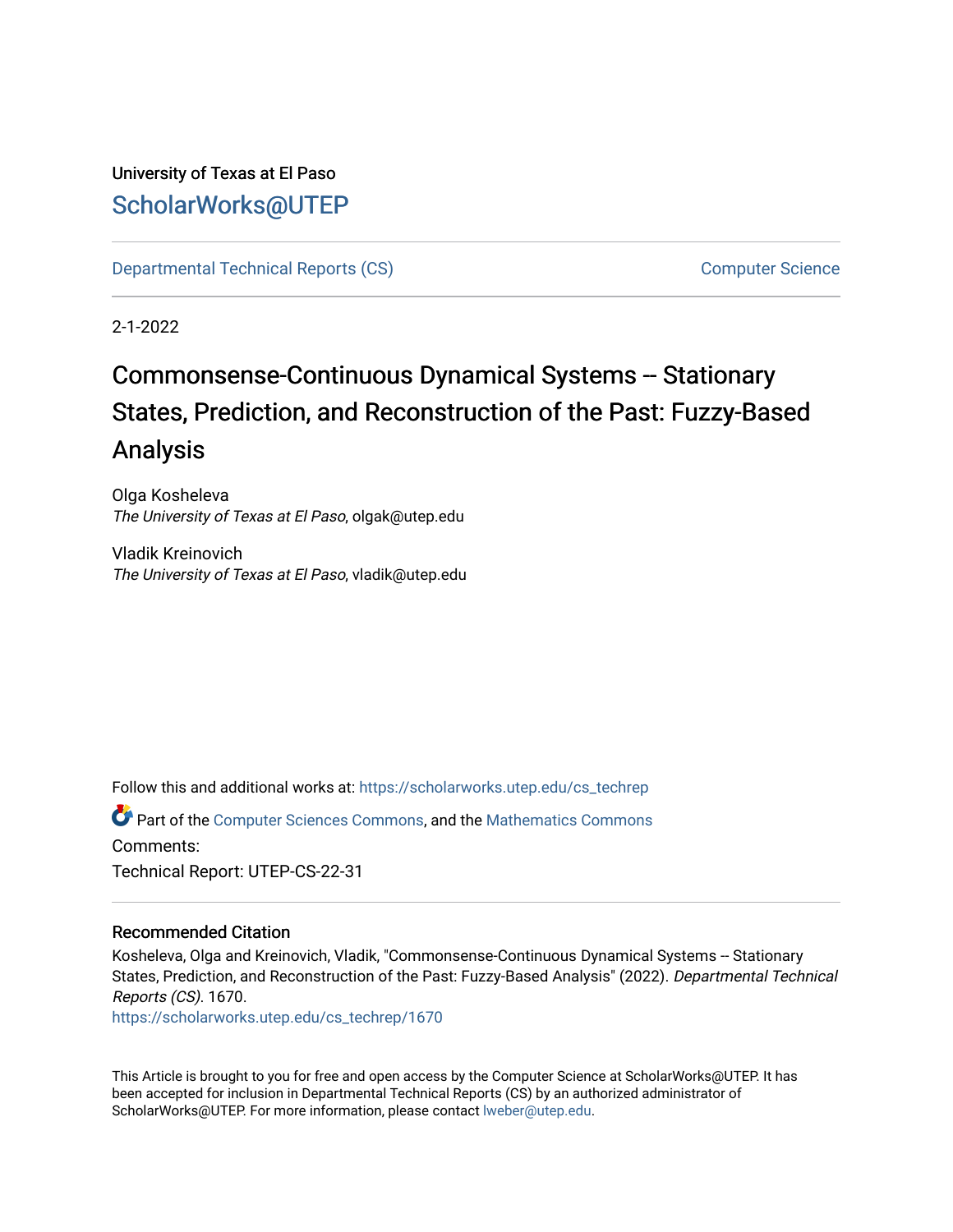# Commonsense-Continuous Dynamical Systems – Stationary States, Prediction, and Reconstruction of the Past: Fuzzy-Based Analysis

Olga Kosheleva and Vladik Kreinovich

Abstract Traditional analysis of dynamical systems usually assumes that the mapping is continuous – in precise mathematical sense. However, as many formal definitions, the mathematical definition of continuity does not always adequately capture the commonsense notion of continuity: that small changes in the input should lead to small changes in the output. In this paper, we provide a natural fuzzy-based formalization of this intuitive notion, and analyze how the requirement of commonsense continuity affects the properties of dynamical systems. Specifically, we show that for such systems, the set of fixed points is closed and convex, and that the only such systems for which we can both effectively predict the future and effectively reconstruct the past are linear systems.

#### 1 Formulation of the Problem

Many real-life processes are described by *dynamical systems*, in which the state  $s(t+1)$  in the next moment time is uniquely determined by the state  $s(t)$  at the current moment of time:  $s(t + 1) = f(s(t))$  for some continuous function  $f(s)$ .

For a given dynamical system, it is usually important to describe all its stationary states, i.e., states with the following property: once the system reaches such a state, it remains in this state. Applications of stationary states range from self-sustaining ecological systems to stationary satellites that provide reliable communications.

In general, the set if all stationary states can be complicated, difficult to describe and even more difficult to compute. However, in many such examples:

while from the formal mathematical viewpoint, these dynamical systems are continuous,

Olga Kosheleva and Vladik Kreinovich

University of Texas at El Paso, 500 W. University, El Paso, TX 79968, USA e-mail: olgak@utep.edu, vladik@utep.edu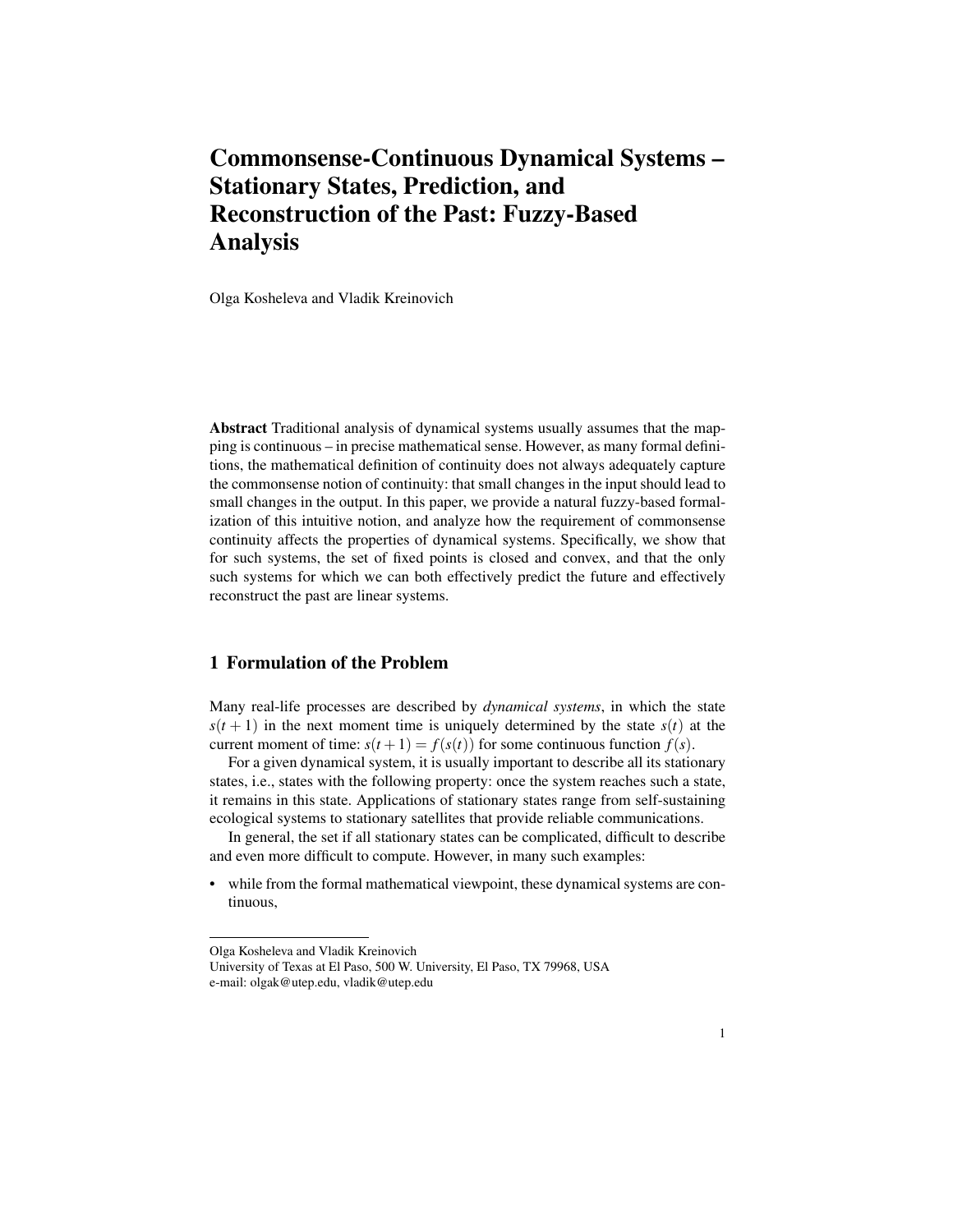• from the commonsense viewpoint, the corresponding transformation  $f(s)$  is not what we would call continuous: it transforms close states  $s$  and  $s'$  into states  $f(s)$ and  $f(s')$  which no longer that close.

So, a natural hypothesis is that for dynamical systems which are continuous in the commonsense meaning of this word, we should have a simpler description of stationary states.

In this paper, we show that this hypothesis is indeed true  $-$  by proving the corresponding theorem. We also analyze how the property of commonsense continuity affect the possibility to predict the future and to reconstruct the past.

### 2 Mathematical Continuity vs. Commonsense Continuity: Analysis of the Difference

The difference. Most of us are so accustomed to the formal mathematical definition of continuity that we tend to forget that – as many formal definitions – it does not fully capture the commonsense idea of continuity. To many of us, the difference between mathematical and commonsense continuity surfaces only when we try to communicate with folks who are not mathematically trained.

This difference can be illustrated on a very simple example. Suppose that we have a function  $f(x)$  which is:

- equal to 0 for  $x \le 0$ , equal to 1 for  $x \ge \varepsilon$  for some small  $\varepsilon > 0$ , and
- equal to  $x/\varepsilon$  for values *x* between 0 and  $\varepsilon$ .

From the mathematical viewpoint, no matter how small  $\varepsilon$  is, this function is continuous. However, from the commonsense viewpoint, when  $\varepsilon$  becomes small, the function clearly becomes discontinuous – if we draw its graph, we will see an abrupt transition.

How can we describe the difference between these two notions in general terms? We know the mathematical definition of continuity, but how can we describe the commonsense continuity?

What is commonsense continuity. From the commonsense viewpoint, continuity of a function  $f(x)$  means that if *a* is close to *b*, then  $f(a)$  is close to  $f(b)$ . This is not a formal definition: instead of using a precise description in terms of the distance  $d(a,b)$ , it uses an imprecise word "close".

A natural way to describe such imprecise ("fuzzy") words in precise terms is to use *fuzzy logic* – technique that was designed exactly for such a transition; see, e.g., [1, 2, 3, 4, 5, 6]. In this technique, each imprecise notion – in particular, the notion of being close – is described by a function  $\mu(d)$  that assigns, to each value  $d = d(a, b)$ of the distance, the degree  $\mu(d(a,b))$  to which the states *a* and *b* are close.

The farther away from each other are the states, the less close they are, so the function  $\mu(d)$  should be strictly decreasing.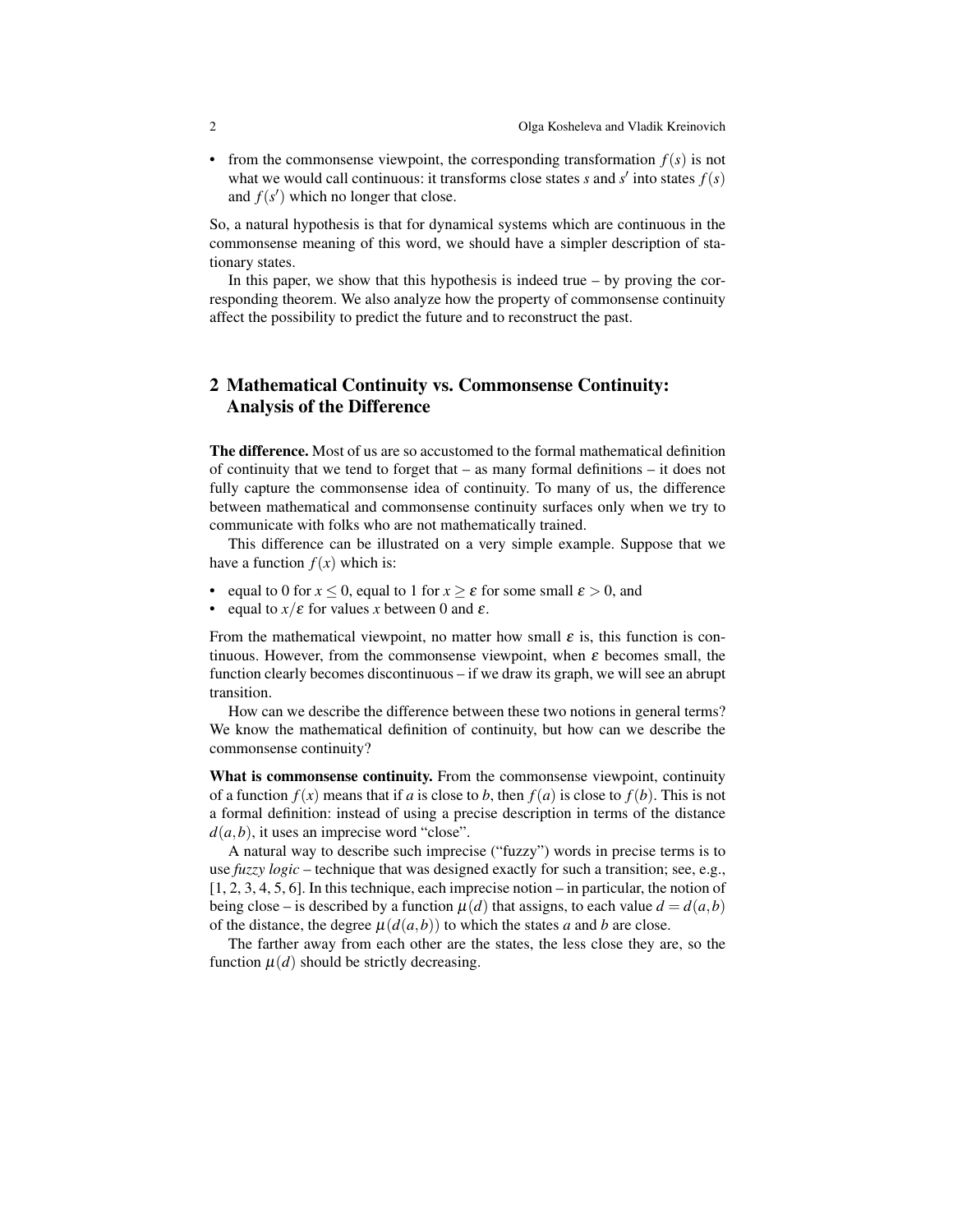Commonsense-Continuous Dynamical Systems: Fuzzy-Based Analysis 3

In general, implication "if *A* then *B*" means that *B* is true whether *A* is true – and maybe in other cases as well. Thus, our degree of confidence in *B* should be larger than our degree of confidence in *A*.

In particular, the statement "if *a* and *b* are close, then  $f(a)$  and  $f(b)$  should also be close" implies that our degree of confidence  $\mu(d(f(a), f(b)))$  (that  $f(a)$  and  $f(b)$ ) are close) should be larger than or equal to our degree of confidence  $\mu(d(a,b))$  that *a* and *b* are close:  $\mu(d(f(a), f(b))) \geq \mu(d(a, b))$ . Since the function  $\mu(d)$  is strictly decreasing, this inequality is equivalent to

$$
d(f(a), f(b)) \le d(a, b). \tag{1}
$$

This inequality – called 1-Lipschitz property in mathematics – is thus an appropriate description of commonsense continuity.

Definition 1. *By a* commonsense-continuous dynamical system*, we mean a mapping*  $f: \mathbb{R}^n \mapsto \mathbb{R}^n$  for which, for all  $a, b \in \mathbb{R}^n$ , we have  $d(f(a), f(b)) \leq d(a, b)$ .

*Comment.* It is easy to check:

- that every commonsense-continuous function is also continuous in the usual mathematical sense, and
- that a composition of two commonsense-continuous functions is also commonsense-continuous.

#### 3 Main Result

**Definition 2.** We say that the point  $a \in \mathbb{R}^n$  is a fixed point of the mapping  $f : \mathbb{R}^n \mapsto$  $\mathbb{R}^n$  *if*  $f(a) = a$ .

Proposition 1. *For each commonsense-continuous dynamical system, its set of fixed points is a closed convex set.*

**Proof.** Closeness is easy to prove: if we have a sequence of fixed points  $a_n$  for which  $f(a_n) = a_n$  and  $a_n \to a$ , then, due to mathematical continuity of the mapping *f*, we also have  $f(a) = a$ . So, the limit of fixed points is also a fixed point.

To complete the proof, it is thus sufficient to prove convexity. Let *a* and *b* be fixed points, i.e.,  $f(a) = a$  and  $f(b) = b$ , and let  $c = \alpha \cdot a + (1 - \alpha) \cdot b$  for some  $\alpha \in (0, 1)$ . In this case, the points *a*, *b*, and *c* lie on the same line, with *c* being in between *a* and *b*, so

$$
d(a,b) = d(a,c) + d(b,c).
$$

Let us prove that  $f(c) = c$ .

Indeed, by the definition of commonsense continuity, we have

$$
d(f(a), f(c)) \le d(a, c).
$$

Since  $f(a) = a$ , this means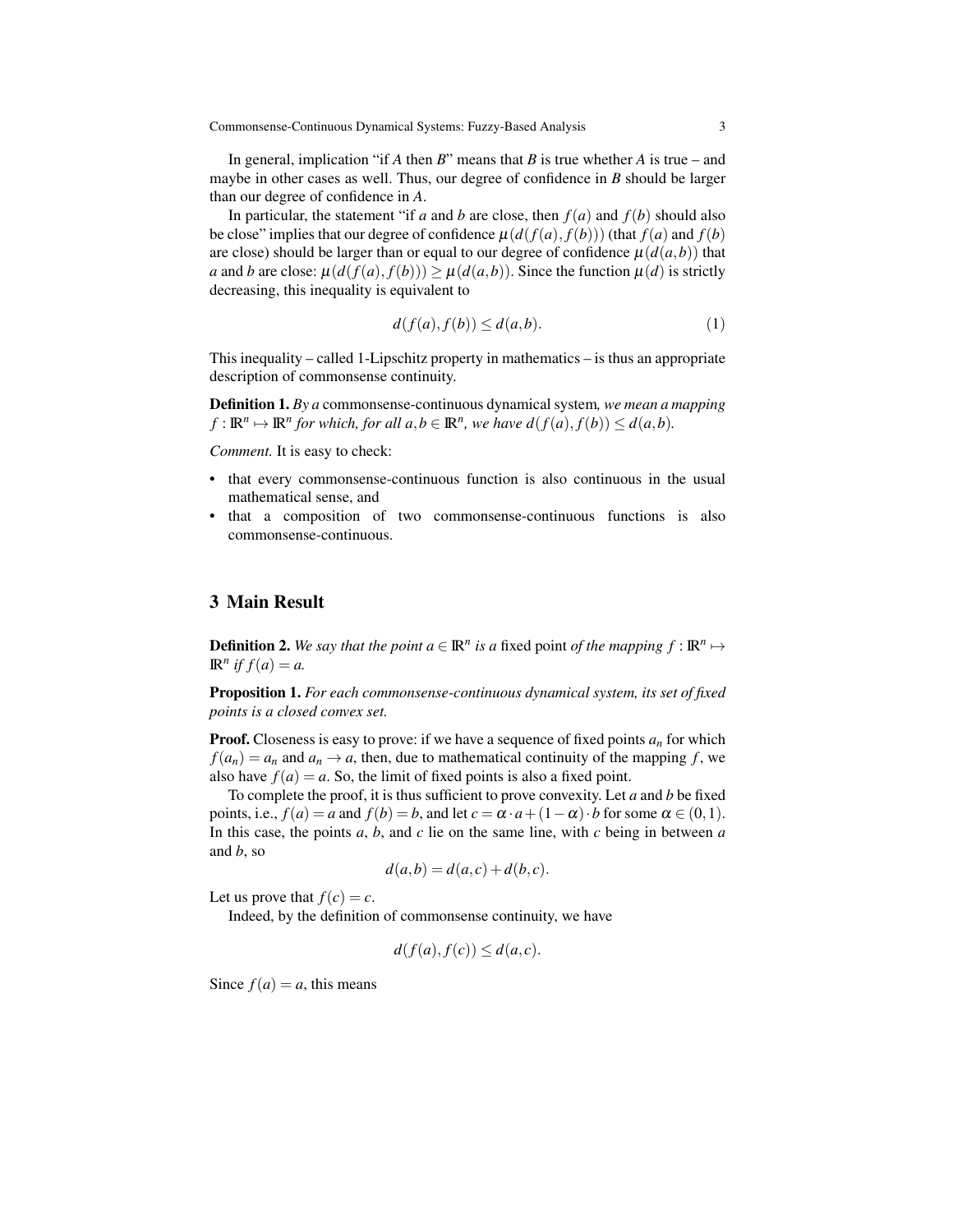4 Olga Kosheleva and Vladik Kreinovich

$$
d(a, f(c)) \le d(a, c). \tag{1}
$$

Similarly, we get

$$
d(f(c), f(b)) = d(f(c), b) \le d(c, b).
$$
 (2)

By adding up the inequalities (1) and (2), we conclude that

$$
d(a, f(c)) + d(f(c), b) \le d(a, c) + d(c, b) = d(a, b).
$$

On the other hand, due to the triangle inequality, we have

$$
d(a, f(c)) + d(f(c), b) \ge d(a, b),
$$

thus

$$
d(a, f(c)) + d(f(c), b) = d(a, b).
$$
 (3)

So, *f*(*c*) lies on the line segment connecting *a* and *b*.

We know that  $d(a, f(c)) \leq d(a, c)$ . We cannot have  $d(a, f(c)) < d(a, c)$ , since then, by adding (2) to this inequality, we would have

$$
d(a, f(c)) + f(f(c), b) < d(a, c) + d(c, b) = d(a, b),
$$

and we know, from the formula (3), that the sum in the left-hand side is equal to  $d(a,b)$ . Thus, we must have  $d(a, f(c)) = d(a, c)$ . So, both points *c* and  $f(c)$  lie on the same line segment connecting *a* and *b*, at the exact same distance from *a*. Hence, indeed  $f(c) = c$ .

The proposition is proven.

## 4 Auxiliary Result: Predicting the Future and Reconstructing the Past

Predicting and reconstructing the past. By definition of a dynamical system, for each current state *a*, the state at the next moment of time is  $f(a)$ . Similarly, the state at the previous moment of time is equal to  $f^{-1}(a)$ , where  $f^{-1}$  denotes the inverse function:  $f^{-1}(a) = b$  if and only if  $f(b) = a$ .

What does effective prediction mean. Effective prediction of the future means that if we know the current state approximately, i.e., we only know the state  $\tilde{a}$  which is close to the actual state *a*, then the state  $f(\tilde{a})$  that we predict based on this approximate knowledge should be close to the actual future state  $f(a)$  – the state that we would have predicted if we had the full knowledge of the current state *a*. In other words, effective prediction of the future means that the mapping *f* from the current state to the next state must be commonsense continuous.

If the function  $f(a)$  predicting the next state is commonsense-continuous, then predicting the next-to-next state – and any future state – is also commonsense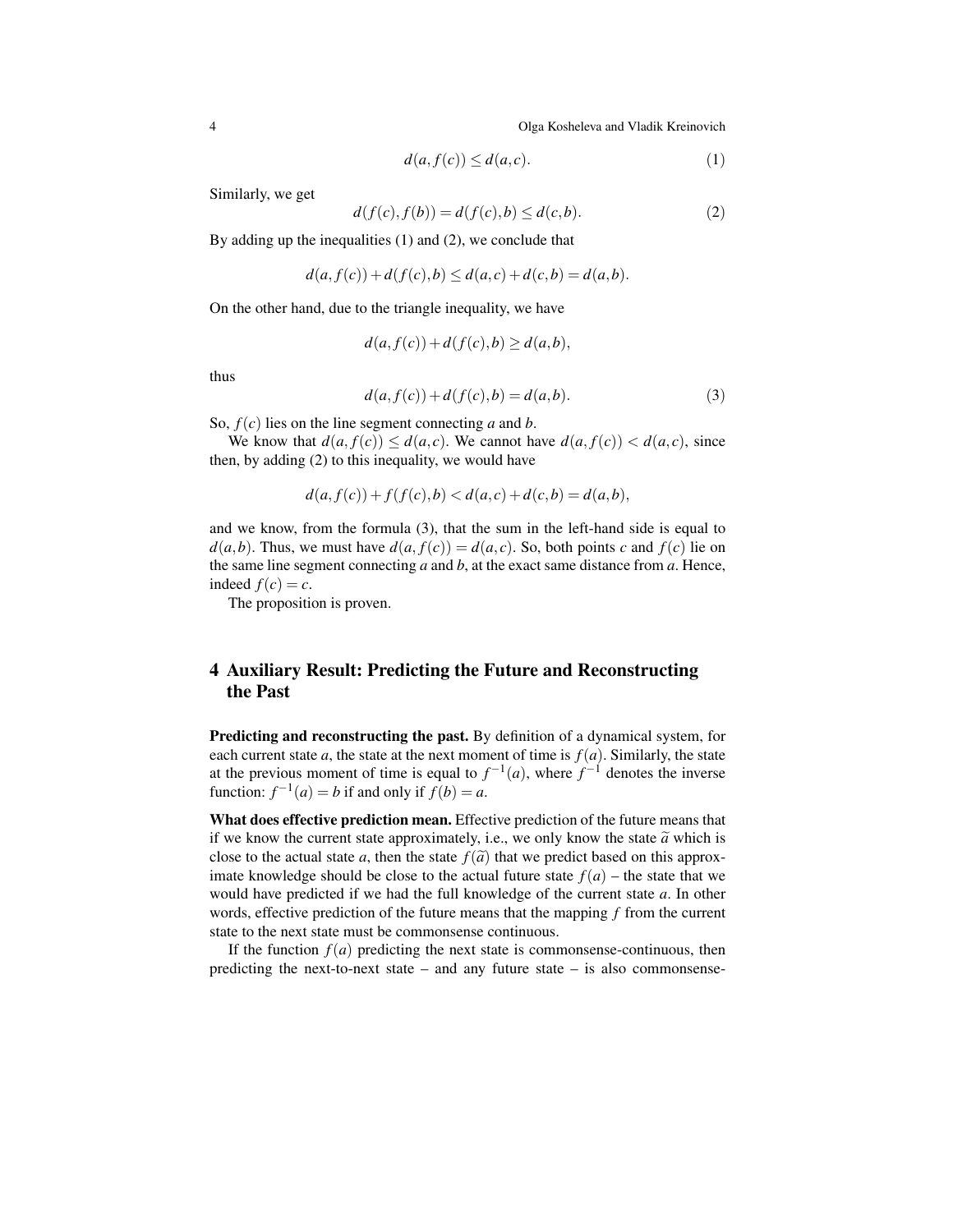continuous, since the corresponding prediction functions  $f(f(a))$ ,  $f(f(f(a)))$ , ..., are compositions of commonsense-continuous functions.

Thus, we arrive at the following definition.

**Definition 3.** We say that a mapping  $f : \mathbb{R}^n \to \mathbb{R}^n$  allows effective prediction *if this mapping is commonsense-continuous.*

What does effective reconstruction of the past mean. Effective reconstruction of the past means that if we know the current state approximately, i.e., we only know the state  $\tilde{a}$  which is close to the actual state *a*, then the past state  $f^{-1}(\tilde{a})$  that we reconstruct based on this approximate knowledge should be close to the actual we reconstruct based on this approximate knowledge should be close to the actual past state  $f^{-1}(a)$  – the state that we would have reconstructed if we had the full knowledge of the current state *a*. In other words, effective reconstruction of the past means that the mapping  $f^{-1}$  from the current state to the previous state must be commonsense continuous.

If the function  $f^{-1}(a)$  reconstructing the previous state is commonsensecontinuous, then predicting the previous-to-previous state – and any past state – is also commonsense-continuous, since the corresponding reconstruction functions  $f^{-1}(f^{-1}(a))$ ,  $f^{-1}(f^{-1}(f^{-1}(a)))$ , ..., are compositions of commonsensecontinuous functions.

Thus, we arrive at the following definition.

**Definition 4.** We say that a mapping  $f : \mathbb{R}^n \to \mathbb{R}^n$  allows effective reconstruction of the past *if its inverse*  $f^{-1}$  *is commonsense-continuous.* 

Result. In the ideal world, we would like to be able both to effectively predict and to effectively reconstruct the past. Unfortunately, as the following simple result shows, for a nonlinear system, we cannot do both.

Proposition 2. *If a mapping f allows both effective prediction and effective reconstruction of the past, then this mapping is linear.*

**Proof.** If both  $f$  and  $f^{-1}$  are commonsense-continuous, this means that we have

$$
d(f(a), f(b)) \le d(a, b) \tag{4}
$$

and  $d(f^{-1}(a), f^{-1}(b)) \leq d(a, b)$  for all *a* and *b*. For  $a' = f^{-1}(a)$  and  $b' = f^{-1}(b)$ , we have  $a = f(a')$  and  $b = f(b')$ , thus the second inequality takes the form

$$
d(a',b') \le d(f(a'),f(b'))\tag{5}
$$

for all *a'* and *b'*. From (4) and (5), we conclude that  $d(f(a), f(b)) = d(a, b)$  for all *a* and *b*, i.e., that the mapping *f* preserves distance. It is known that all such mappings are linear.

The proposition is proven.